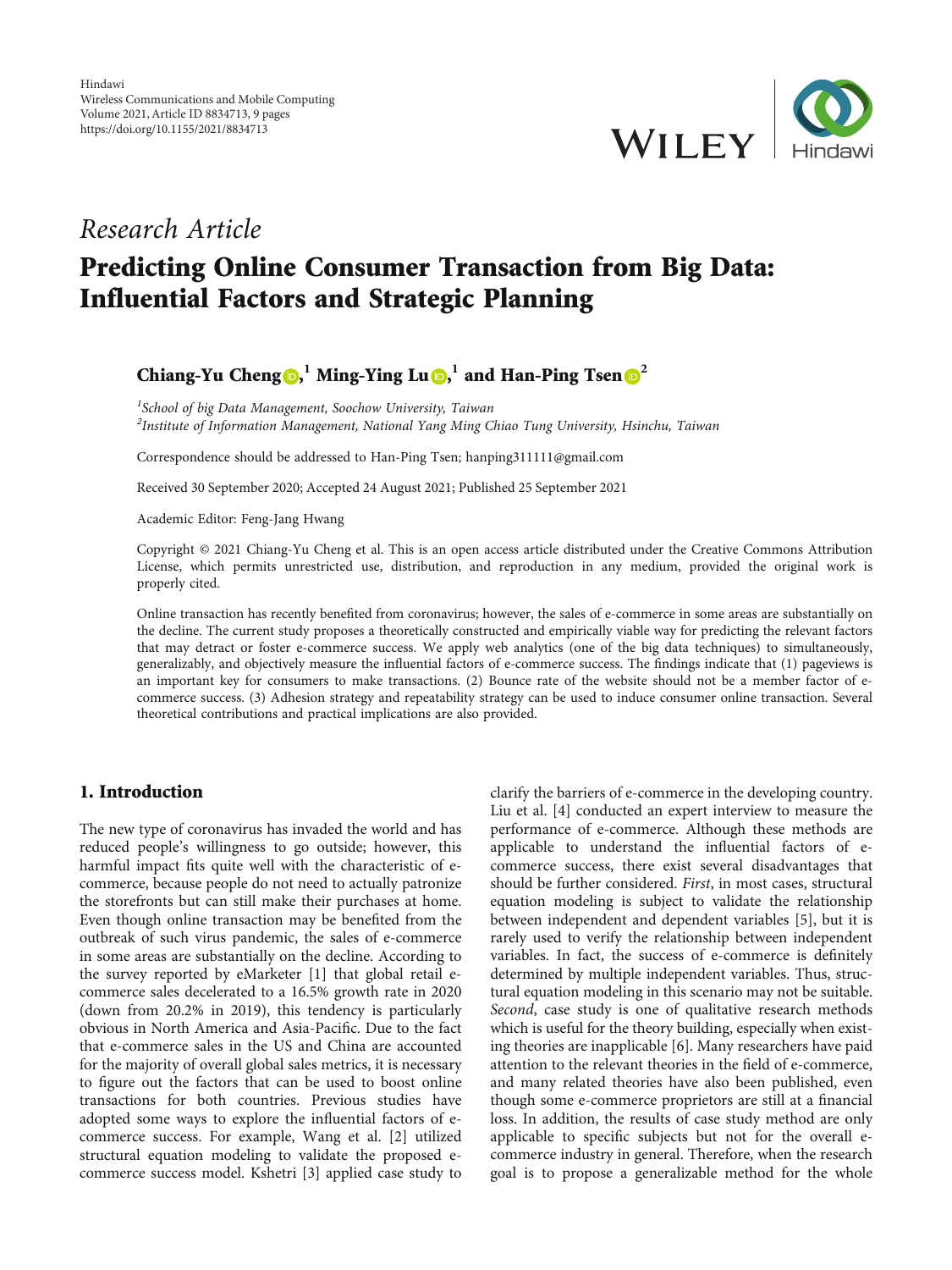industry, the applicability of case study is in doubt. Finally, expert interview can help researchers obtain valuable references especially for those within the company. For instance, an interviewee points out that the main reason for the decline in e-commerce profit is the market plunder coming from the competitors. However, in some cases, the opinions of experts may be too subjective; meaning, this revenue decreasement may be caused by internal factors rather than external ones, such as shopping cart abandonment on the website.

To improve the measurement of e-commerce success, the current study proposes a theoretically constructed and empirically viable way for predicting the relevant factors that may detract or foster e-commerce success. We apply web analytics to simultaneously, generalizably, and objectively measure the influential factors of e-commerce success. It should be noted that e-commerce success in our study is reasonably defined as an actual purchasing behavior performed by the online consumers, because consumer consumption should be one of necessary conditions for the success of ecommerce [\[7\]](#page-7-0). After our data analytics, an insightful strategic planning is provided to guide the improvement of ecommerce revenue.

#### 2. Literature Review

2.1. E-Commerce Behavioral Process. Previous studies have divided consumer behavioral process into several steps. From the perspective of advertising, it is suggested that consumers' response to the receiving advertising conforms to the three steps, including thinking, feeling, and doing [[8](#page-7-0)]. Thinking refers to consumers' cognitive aspects with regard to the receiving advertisements, such as beliefs, thoughts, or knowledge, while feeling pertains to their affectively experiences or emotions toward the brand or the content of the advertisement. As for doing, it describes consumers' willingness to proactively perform a certain behavior (e.g., intention to purchase). In the context of e-commerce, Kim et al. [\[9](#page-7-0)] proposed a three phase model that depicts consumer online purchase process, including prepurchase, purchase, and postpurchase. The scenario of these three phases can be that consumers often receive advertising over the Internet, and then they will determine whether the received message is trustworthy. If that message is worthy to be trusted, they are very likely to click the advertising URL that directs them into the shopping website (prepurchase phase). When the consumers are brought to the shopping website, they get involved in the next phase. In this purchase phase, consumers spend times on the website and try to scrutinize the products page by page. After surfing the product pages, some of consumers may immediately decide whether to purchase the product, and the others may take several days to consider their purchase decision. Regardless of immediate or hesitant consumers, there are only two results at this phase that is to buy or not to buy. Once they have actually purchased the product, the final phase is said to be emerged. In the postpurchase stage, consumers have converted their role from visitor to customer, and product quality, aftersales service, or product warranty should be emphasized by them. If customers are satisfied with these concerns, they are very likely to conduct their consumption again and share their positive shopping experiences with others (e.g., friends, family members, and colleagues).

Apparently, consumer online behavior can be concretely observed. We therefore theorize the journey of online transaction to be the three phases as well, including acquisition, behavior, and conversion. From the perspective of ecommerce proprietors, the proposed three phases here are relative to the phases mentioned earlier (see Table [1\)](#page-2-0). For example, consumers performing certain online behaviors in the prepurchase phase can be attributed from the effectiveness of consumer acquisition strategy. We believe that this portraying can serve as a navigator to the guidance of ecommerce success.

2.2. Definitions of Big Data. Big data has been inconsistently defined by the previous studies, but most researchers believe that it consists of at least three characteristics, including volume, velocity, and variety [[10](#page-7-0)]. Volume refers to the amount of data, while velocity denotes whether the data is collected in a real time manner and variety is the diversity of data. Although this 3Vs definition is well accepted, some researchers raise different views. For example, Mayer-Schonberger and Cukier [[11\]](#page-7-0) argued that big data denote exhaustively data collection rather than data sampling. Boyd and Crawford [[12\]](#page-7-0) defined big data as relationality data that contains common fields to enable the conjoining of a brand new dataset. Uddin and Gupta [\[13\]](#page-7-0), on the other hand, considered that big data can be meaningfully shifting in relation to the context in which they are collected. Gandomi and Haider [\[14\]](#page-7-0), however, defined big data as value-oriented data interpretation that many meaningful data insights can be extracted. In the current study, we postulate that the record of consumer online behavior is a kind of big data, because (1) as long as consumers visit the website, they generate footprints all the time until they leave the site. Thus, if the continuously generated data is collected, the amount of data should be very large (i.e., volume). (2) Consumers' footprints can be comprehensively collected as long as they happen on the website; meaning, the data is entirely captured rather than being sampled (i.e., exhaustivity). (3) Data value can be obtained through the interpretation of footprint data (i.e., value-oriented data). For example, consumers who stay on the website for more than five minutes showed a 10% purchase rate. Even though e-commerce proprietors possess consumer footprint data, most of them do not realize how to convert valuable information on hand into data insight [\[15\]](#page-7-0), and we therefore introduce a feasible way in which consumer online behavior can be largely, exhaustively, and valuably collected, especially for those related to online transaction.

2.3. Big Data Analytics. Web analytics is one of big data techniques which can be used to observe the visitor's online journey and elicit the visitor's browsing and purchasing patterns from the website traffic [\[16](#page-7-0)]. Generally speaking, web analytics has two types: offsite web analytics and onsite web analytics. The former can be used regardless of the ownership of a website, while the latter can only be used if the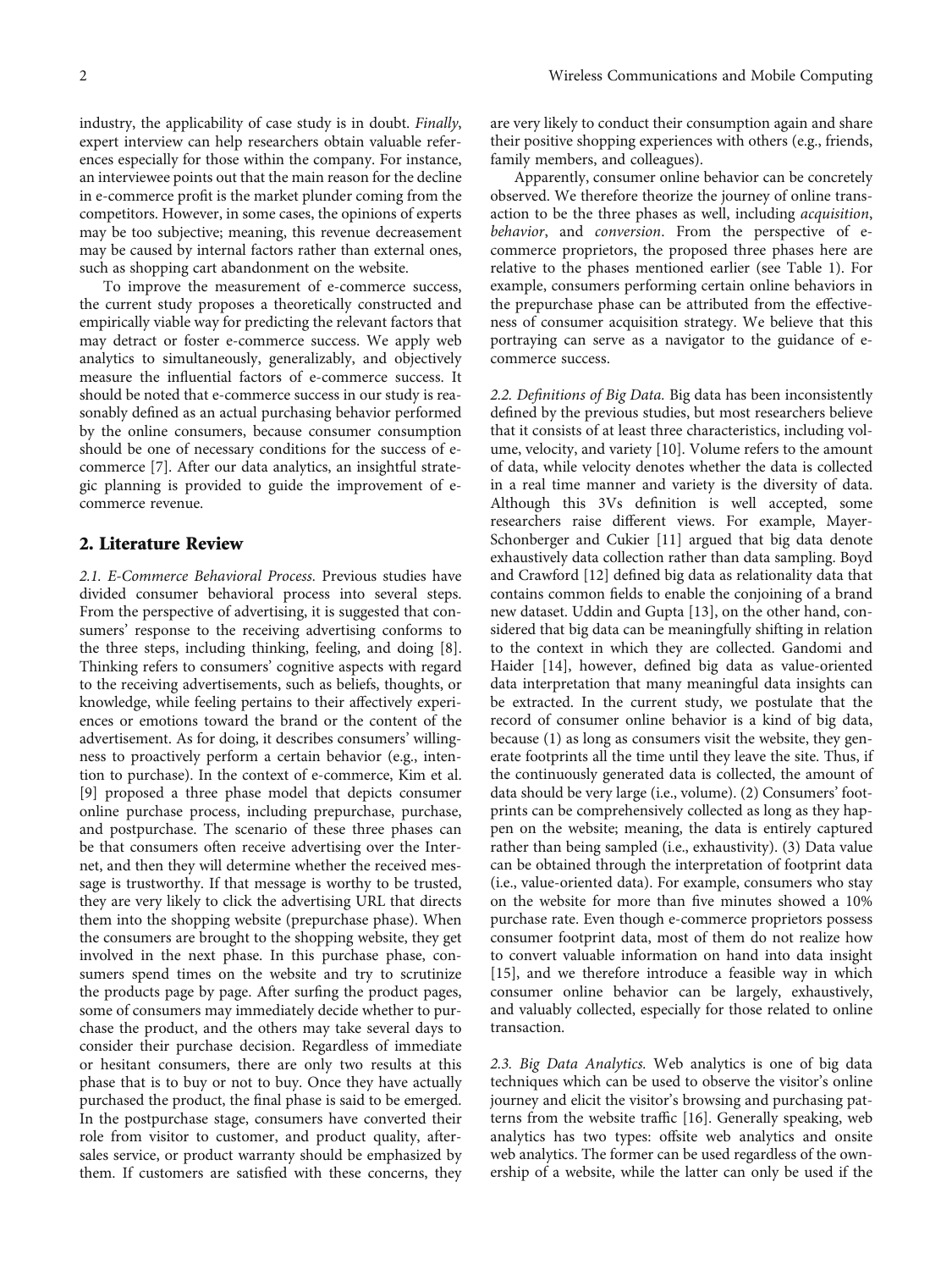Table 1: The correspondence of the two process models.

<span id="page-2-0"></span>

| Behavioral process model                         | Phase 1     | Phase 2         | Phase 3      |
|--------------------------------------------------|-------------|-----------------|--------------|
| Online transaction journey (managerial guidance) | Acquisition | <b>Behavior</b> | Conversion   |
| Consumer shopping process (behavior observation) | Prepurchase | Purchase        | Postpurchase |

analyst owns a website or has the permission to access it. Onsite web analytics measures a visitor's behavior performed on the specific website especially for the measures that are unable to be captured by offsite web analytics (e.g., the number of a website's visitors who conduct a specific action to go beyond a casual content view or simply website visit). As the goal of our study is to predict online transaction, onsite web analytics is more applicable than offsite web analytics, because (1) setting a self-maintained ecommerce website is pervasive for almost all proprietors. This means that proprietors themselves are able to install tracking code into their websites without the need of access permission. (2) E-commerce website itself can be seen as a means by which proprietors apply to the persuasion of potential consumers, and onsite web analytics to this end helps proprietors to estimate consumer interaction with the website. For example, it can reconnoiter what pages potential consumers have visited, where they have been referred from, how much time they have spent on a website, and even clicking behaviors in their journeys of the website. (3) Due to the fact that consumers may withdraw a shopping website from their consideration sets if the product information provided by that website is not insufficient, with the aid of on-site web analytics, proprietors can understand the actual online behavior of potential consumers and accordingly conduct an improvement that highlights consumers' needs of product information. For instance, onsite web analytics can calculate the bounce rate (i.e., the percentage of visitors who enter the website and leave that website immediately) for a shopping website. If a high bounce rate is detected, this means that the landing page of the website is not capable of guiding potential consumers to continue browsing the website in depth. Accordingly, the current study applies onsite web analytics to collect behavioral big data on the e-commerce website which is essential to the prediction of online transaction.

#### 3. Research Design

The current study attempts to identify the features of online behavior that encourage consumers to conduct a transaction on the website and then to develop a prediction model for ecommerce success. Figure 1 illustrates the research process. First, a researched e-commerce website was selected and then variables that are related to online transaction were derived from web analytics. Traffic data of the researched website were used to create a decision tree that predicts consumer transaction on the website. Finally, the accuracy of the prediction model was evaluated and compared to the results of the other prediction algorithms, such as logistic regression, support vector machine, and random forest.



Figure 1: Research process.

3.1. Decision Tree. Decision tree is a supervised machine learning algorithm for the establishment of the discriminatory model [\[17\]](#page-7-0). It uses a tree-like model to extract valuable relationships from the information hidden in a data source and is frequently used for the purpose of classification or prediction [\[18\]](#page-7-0). There are two kinds of decision tree in general, including regression tree and classification tree. The former is developed when the goal factor is continuous, whereas latter is created when the goal factor is discrete. Regardless of which type of decision tree, they all go through a series of tests until the flow path reaches the terminal node. In the current study, we adopt classification tree rather than regression tree, because our goal is to predict whether or not consumers will conduct a transaction on the website which belongs to the concept of binary value.

3.2. Research Subject. For maintaining external validity, we collected the data from a real e-commerce website of Google (i.e., [https://shop.googlemerchandisestore.com\)](https://shop.googlemerchandisestore.com) which is a large-scale e-commerce website operated in the United States. Google e-commerce website sells many kinds of self-branded product, including backpack, apparel, electronics, and accessories. Collected data was elicited from the tool of web analytics developed by Google which is called Google Analytics (GA). Figure [2](#page-3-0) outlines an overview of GA report. In default, this report includes data columns about users, new users, sessions, number of sessions per user, pageviews, pages/session, avg. session duration, and bounce rate.

3.3. Research Variables. In the context of online transaction, several variables are related to e-commerce success. Table [2](#page-4-0) describes the variables that are used for the creation of decision tree. Channel grouping, totals\_bounces, and visitNumber are the three factors relevant to the effectiveness of consumer acquisition (i.e., phase 1). Channel grouping (channel-Grouping) is defined as the way of website traffic in which visitors are acquired, including organic search, direct, paid search, referral social, display, and affiliate. For example, if a visitor gets into the website by searching keywords on the search engine, this entrance traffic will be termed by GA as organic search. However, if a website visit is attributed by the search engine results that is the result of paid advertising, it can be termed as paid search. In addition, website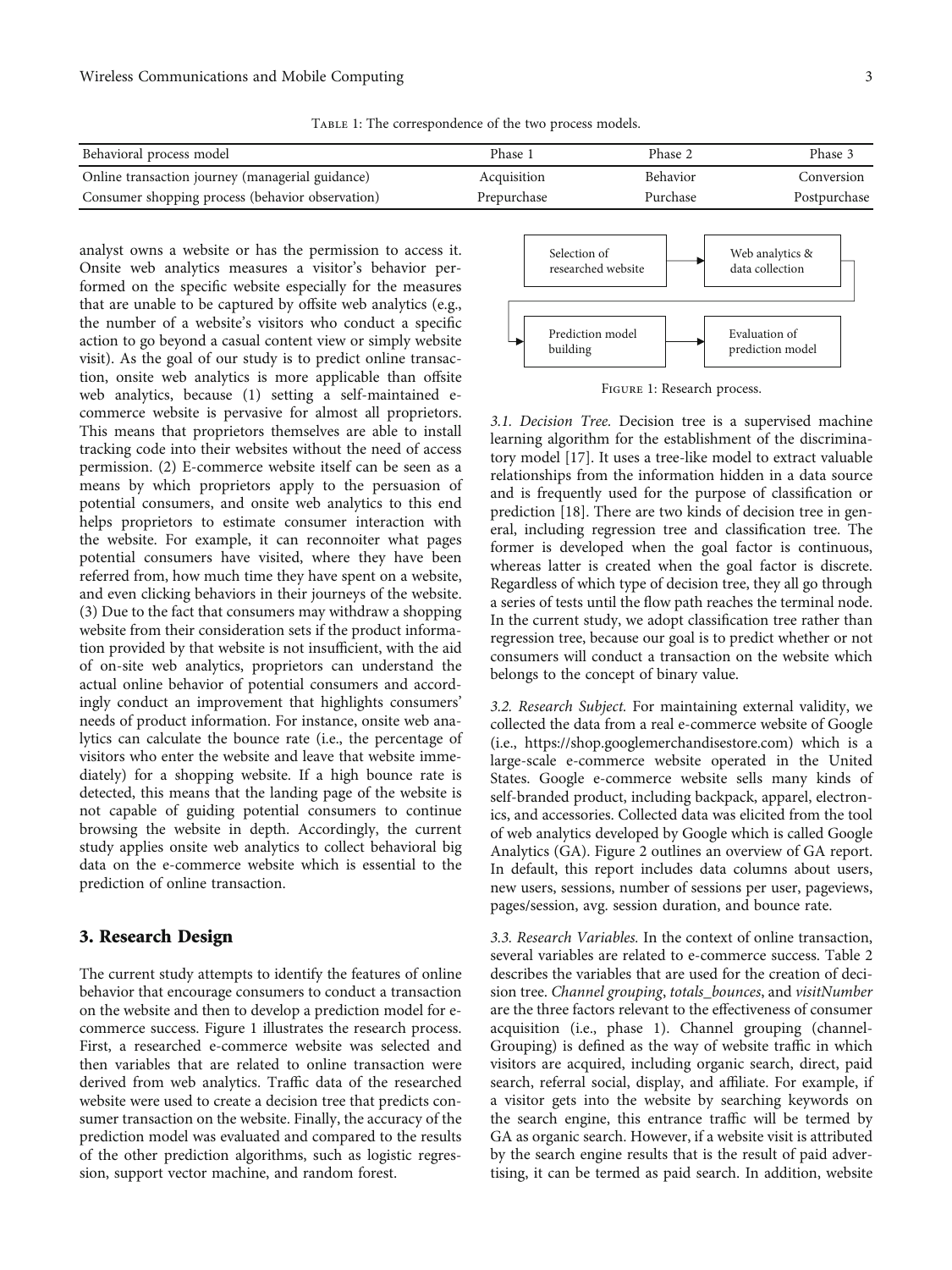<span id="page-3-0"></span>

Figure 2: An overview of Google Analytics report.

proprietors may sometimes acquire wrong visitors by the wrong traffic channels. If this is true, the visitors who get into the website will very likely to leave that site without performing any further behaviors. Thus, the number of bounces (totals\_bounces) can be used to monitor such a harmful behavior of the website. Furthermore, the number of times visitors have entered the website (visitNumber) plays as a necessary condition for the establishment of a complete shopping journey; as a result, it is impossible to make a purchase without the website visit. Due to the fact that website visitors attracted from different traffic channels exert differently on their website journeys, especially for those add-tocart behaviors [\[19\]](#page-7-0) and the appropriate traffic channel can effectively fix the problem of a landing page with high bounce rate [\[20\]](#page-8-0), or even the number of website visits is highly related to website engagement of online consumers [\[21](#page-8-0)], the current study therefore includes these three measures into the decision tree and theorizes them as representative factors in the phase of consumer acquisition.

On the other hand, once visitors have actually entered the website, the number of pages they have viewed on the website (totals\_pageviews) and the length of time the visitors have spent on the website (totals\_timeOnSite) should be the other two important factors need to be addressed. Indeed, the more the webpages visitors have viewed, the more likely they will stay longer on the website, specifically for the visitors whose purpose is exploratory visit rather than goaloriented visit [[22](#page-8-0)]. Although it is difficult to measure the real success of e-commerce, technical measures here can serve as an alternative to indirectly validate the so-called success, because consumer website stickiness should be a consequence of high pageviews and long staying duration [[23\]](#page-8-0) which in turn affects consumers' intention to purchase online [[24](#page-8-0)]. It is well known that purchase intention of a consumer does not necessarily correlated to her/his actual purchase behavior [[25](#page-8-0)], for example, a consumer puts a product into the shopping cart but consequently regrets this temporary collection, and cart abandonment is said to have occurred. Thus, the number of transactions made by visitors on the website (totals\_transactions) is particularly important

to e-commerce success. In general, totals\_pageviews and totals\_timeOnSite are theorized in phase 2, while totals\_ transactions in phase 3 is characterized as the destination of online transaction journey.

#### 4. Data Analysis

4.1. Summary of Research Data. In this study, the rationality of traffic data is regarded as an important data cleaning criterion, because unreasonable traffic will result in bias which is detrimental to our prediction model. In the context of web analytics, the so-called unreasonable traffic can be a webpage with very short time on site. If a website visitor stays on the page for very short period of time (e.g., 3 seconds), the possibility of completing a purchase in such short period of time is unlikely. Accordingly, webpages with time of site less than 10 minutes will be removed from our data set. Anesbury et al. [[26](#page-8-0)] also reported that most consumers spend more than 10 minutes to complete their online transactions. After data cleaning, a total of 1,692 website traffic data were obtained in the current study. Table [3](#page-4-0) summarizes the outcome of descriptive statistics for all the research variables, including three continuous variables and two categorical variables. For the continuous variables, which show that the average number of visits to Google Merchandise Store is 3.07 (visitNumber), the average pageviews received by this website is 14.20 pages (totals\_pageviews), and the average time visitors spend on the website is 642.46 seconds (totals\_timeOnSite). For the categorical factors, which show that 25 percent of data enter the website and bounce the websites, 51 percent of data has transacted. Referring to bounce rate, 25% of consumers leaved the website without additional interaction (totals\_bounces), while nearly 51% of consumers conducted their transactions on the website (totals\_transactions). It should be noted that totals\_bounces and totals transactions are categorical factors; thus, the values of them are extremely distributed.

4.2. Decision Tree Development. A decision tree to predict ecommerce success is developed by taking consumers' online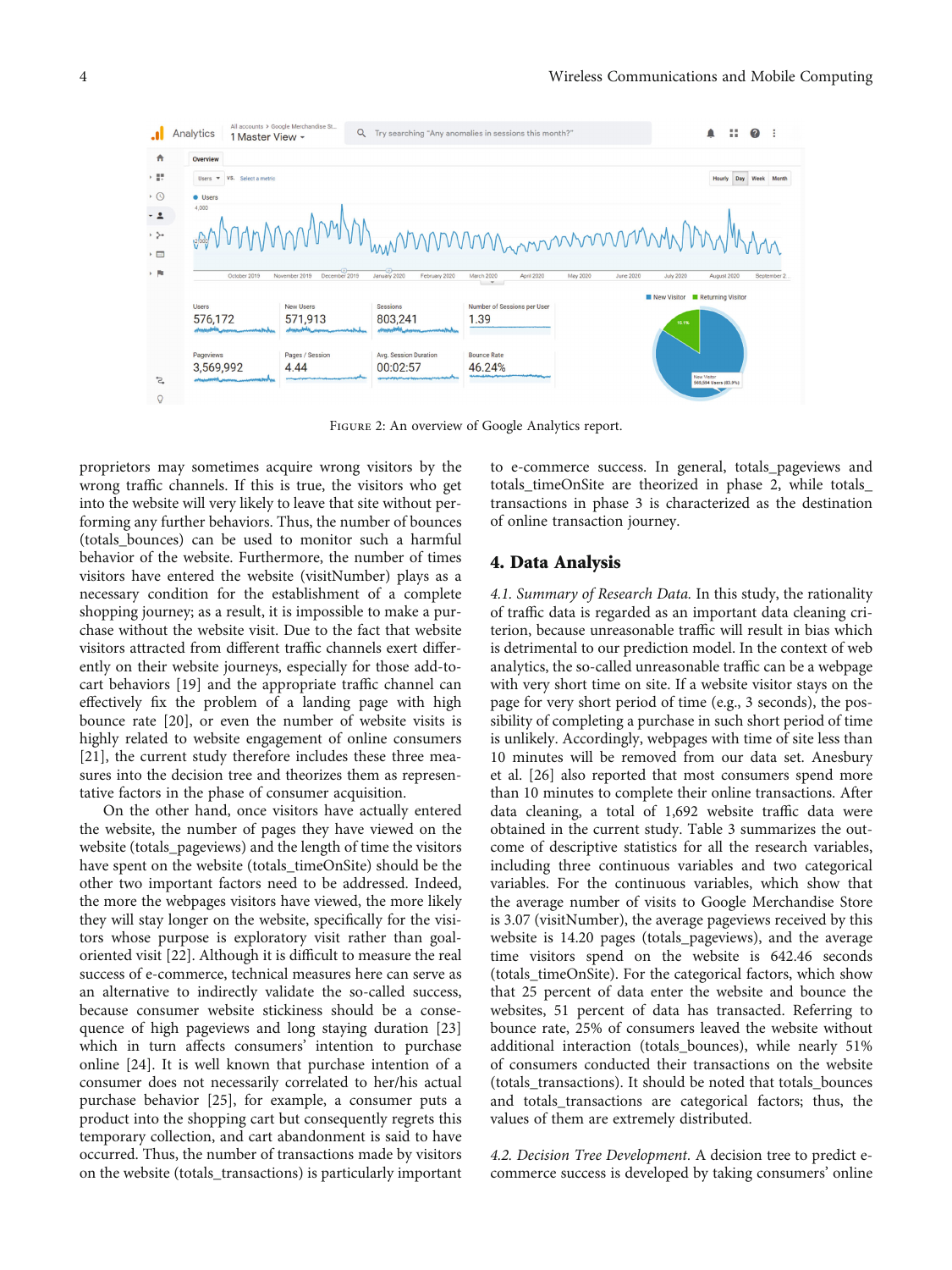<span id="page-4-0"></span>

| Variables and corresponding<br>phase | Description                                                                                                                                 |  |  |  |
|--------------------------------------|---------------------------------------------------------------------------------------------------------------------------------------------|--|--|--|
| Acquisition (phase 1)                |                                                                                                                                             |  |  |  |
| channelGrouping                      | The origins of the website traffic that commonly includes direct, referral, organic search, paid search,<br>display, affiliate, and social. |  |  |  |
| totals bounces                       | The number the visitors get into the website but immediately leave the site without additional activities.                                  |  |  |  |
| visitNumber                          | The number of times visitors have entered the website.                                                                                      |  |  |  |
| Behavior (phase 2)                   |                                                                                                                                             |  |  |  |
| totals_pageviews                     | The number of pages viewed by visitors on the website.                                                                                      |  |  |  |
| totals timeOnSite                    | The length of time visitors spend on the website.                                                                                           |  |  |  |
| Conversion (phase 3)                 |                                                                                                                                             |  |  |  |
| totals transactions                  | The number of transactions made by visitors on the website.                                                                                 |  |  |  |

Table 2: Research variables.

Table 3: Summary of research data (sample size = 1692).

| Research<br>variables  |          | Minimum Maximum | Mean   | Standard<br>deviation |
|------------------------|----------|-----------------|--------|-----------------------|
| visitNumber            | 1        | 376             | 3.07   | 13.281                |
| totals<br>pageviews    | 1        | 165             | 14.20  | 15.320                |
| totals<br>timeOnSite*  | 600      | 6865            | 642.46 | 746.500               |
| totals bounces         | $\theta$ | 1               | 0.25   | 0.434                 |
| totals<br>transactions | $\theta$ | 1               | 0.51   | 0.500                 |

<sup>∗</sup>The metric of totals\_timeOnSite is expressed in seconds by default.

transactions as the dependent variable (i.e., to buy or not to buy), and the four characteristics related to the phases 1 and 2 of online transaction journey are treated as the independent variables. Out of 1692 valid website traffic data, a total of 1184 were categorized as training data set (nearly 70% of all data), and the remaining of 508 was served as testing data set (nearly 30% of all data). Testing data set was used to validate the effectiveness of the proposed training model. SPSS Statistics with the Exhaustive CHAID (Chi Squared Automatic Interaction Detection) algorithm was applied to the tree construction. This algorithm is a modification of CHAID which evaluates all the possible splits for each independent variable. In addition, Exhaustive CHAID consists of three steps, including merging, splitting, and stopping. These three steps are repeatedly operationalized on each node from the top of tree until no additional nodes can be produced. In other words, if an independent variable has the strongest association with the root variable, it will be treated as the first branch in the tree with a leaf for each category that is significantly different from its parent variable. This process is continuous until no significant parent variables exist. It should be noted that the max\_depth of the decision tree is not presupposed in our study, because we want to expand all the nodes in order to obtain pure leaves. This is the reason why we choose a modification of CHAID in SPSS so that all possible splits for each predictor can be measured. Yang and Shami [[27](#page-8-0)] also adopted the same strategy to choose

the best split node for the impure node. Accordingly, the hyperparameter of max\_depth was determined to be three as it reveals the best accuracy for the prediction model and not the most complicated.

Figure [3](#page-5-0) illustrates the outcome of decision tree development. The most important factor related to totals\_transactions is totals\_pageviews. Compared with consumers who are unwilling to perform purchase behavior and have website visit for less than 4 pages (nonpurchase:  $99.6\%$ ,  $n = 458$ vs. purchase:  $0.4\%$ ,  $n = 2$ ), consumers who visit the website for 4 to 11 pages are more likely to show purchase behavior (nonpurchase: 66.7%, *n* = 93 vs. purchase: 33.3%, *n* = 47). Moreover, when consumers visit the website for more than 11 pages, they exhibit higher number of transactions (nonpurchase: 5.4%, *n* = 32 vs. purchase: 94.6%, *n* = 552). This phenomenon is consistent with the finding of previous studies [\[28](#page-8-0)] that the higher the degree of website involvement, the more likely consumers are able to show their purchase intentions. Due to the fact that totals\_pageviews plays a key role in purchase decision, it is necessary to clarify its facilitating factors. totals\_timeOnSite and visitNumber function as main factors for the inducement of high totals\_pageviews via respective traffic channels. For totals\_timeOnSite (green squares in the figure), consumers who stayed on the website for over 1,461 seconds can perform higher transaction rate through organic and social channels in comparison with those who stayed on the website for less than 661 seconds.

This implies that consumers with higher stickiness are willing to spend more time on the website, because they get into the website voluntarily (i.e., channelGrouping: organic search) or they come to the website through the recommendation of their social friends (i.e., channelGrouping: social). Accordingly, organic search and social in channel-Grouping are ingredients of customer acquisition, while totals timeOnSite is prerequisite of customer retention, either the former or the later is essential to the success of customer value management [\[29\]](#page-8-0). As for visitNumber (blue squares in the figure), consumers who visit the website for over one time exhibit higher transaction rate through different channels (i.e., Direct, Referral, Paid Search, Display) than those who visit the website for merely one time. This finding confirms the importance of website visit that the more visits to the website, the more likely the purchase will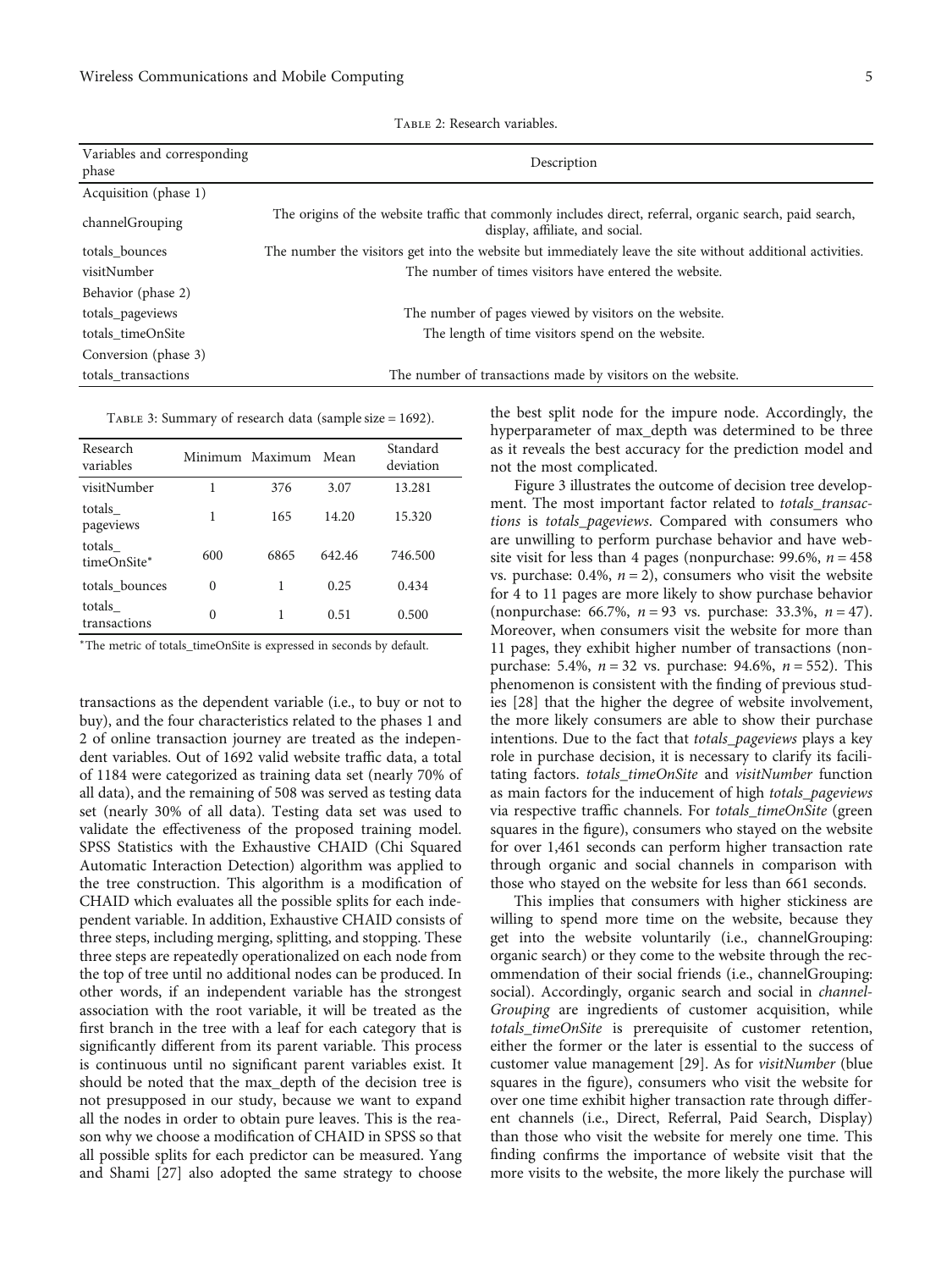<span id="page-5-0"></span>

Figure 3: Decision tree.

be conducted. Despite a large number of website visits still end without any purchase, it can induce high pageviews when these traffics are triggered by the right channels which in turn derives purchase behavior. Generally speaking, if a visitor stays long enough on the website or if she/he frequently visits the website, a sufficient number of pageviews will be elicited, and the visitors should be inclined to have a purchase.

4.3. Model Evaluation. Table 4 outlines the evaluation results of the proposed mode. The prediction accuracy of the two data groups (i.e., non-purchase vs. purchase) is 93.9% and 99.2%; thus, the overall accuracy is 96.7%. Apparently, the prediction accuracy of the purchase group outperforms the nonpurchase group.

To further evaluate the effectiveness of the proposed model, we use different algorithms to develop other prediction models for the purpose of model comparison, including logistic regression, SVM, and random forest. Table [5](#page-6-0) summarizes the results. Regardless of the overall prediction accuracy or the prediction accuracy of the purchase group, the performance of the proposed model outperforms the other three control models.

Table 4: Prediction accuracy of the proposed model (decision tree).

| Observed           | Predicted<br>Nonpurchase<br>Purchase<br>Percent correct |       |       |  |
|--------------------|---------------------------------------------------------|-------|-------|--|
| Nonpurchase        | 229                                                     | 15    | 93.9% |  |
| Purchase           | $\mathfrak{D}$                                          | 262   | 99.2% |  |
| Overall percentage | 45.5%                                                   | 54.5% | 96.7% |  |

Table [6](#page-6-0) reveals the results of five-fold crossvalidation. The average accuracy and standard deviation of them are 94.4% and 0.009, respectively, confirming the stability of the model.

In summary, the decision tree algorithm in our study has better predictive ability than the other three algorithms, and it is therefore suitable for predicting the likelihood of consumer purchase and even to elicit under what circumstances consumers are willing to engage in online transaction [[30\]](#page-8-0).

#### 5. Discussion

The current study found that pageviews is an important key for consumers to make transactions. In other words, as long as the number of pageviews reaches the threshold detected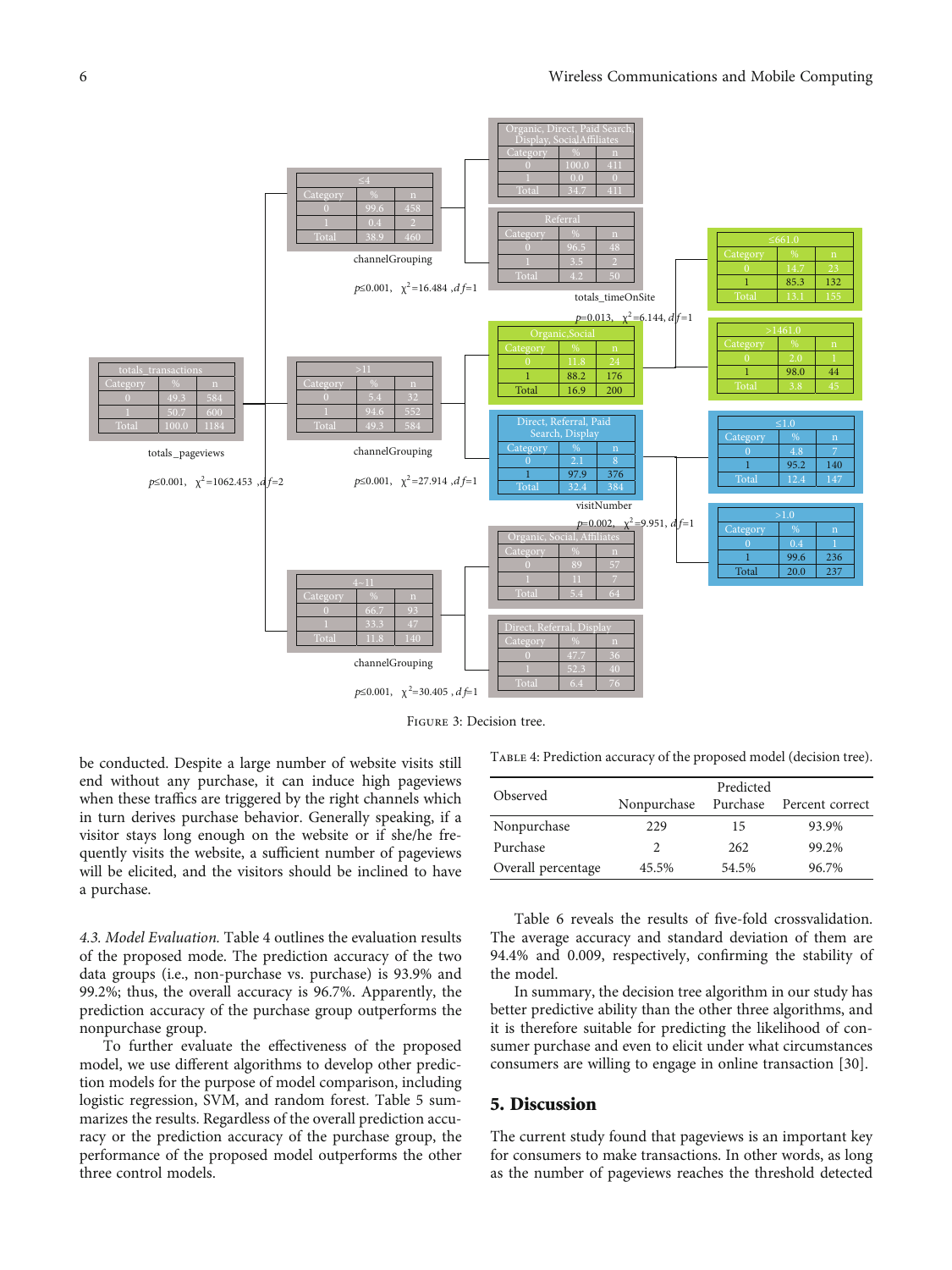<span id="page-6-0"></span>Table 5: Prediction accuracy of the comparative models.

|                     | Predicted   |          |                 |  |
|---------------------|-------------|----------|-----------------|--|
| Observed            | Nonpurchase | Purchase | Percent correct |  |
| Logistic regression |             |          |                 |  |
| Nonpurchase         | 227         | 17       | 93.4%           |  |
| Purchase            | 4           | 260      | 97.3%           |  |
| Overall percentage  | 45.5%       | 54.5%    | 95.5%           |  |
| <b>SVM</b>          |             |          |                 |  |
| Nonpurchase         | 228         | 16       | 86.9%           |  |
| Purchase            | 7           | 257      | 98.1%           |  |
| Overall percentage  | 46.3%       | 53.7%    | 92.7%           |  |
| Random forest       |             |          |                 |  |
| Nonpurchase         | 227         | 17       | 93.0%           |  |
| Purchase            | 4           | 260      | 98.5%           |  |
| Overall percentage  | 45.5%       | 54.5%    | 95.9%           |  |

|  |  | TABLE 6: The five-fold crossvalidation. |
|--|--|-----------------------------------------|
|  |  |                                         |

|                        | $1st$ fold $2nd$ fold $3rd$ fold $4th$ fold $5th$ fold |       |       |       |
|------------------------|--------------------------------------------------------|-------|-------|-------|
| Accuracy 94.7%         | 94.4%                                                  | 92.9% | 94.7% | 95.6% |
| Mean: 94.4% Std: 0.009 |                                                        |       |       |       |

from the web analytics, consumers are likely to engage in purchase behavior. Based on our findings, there can be two strategies to effectively increase the number of pageviews on the website, and they are adhesion strategy and repeatability strategy. The focus of adhesion strategy is to enable consumers increasing their stay on the website, especially when their website entrances are through voluntary search engine queries (i.e., organic search) or recommendations from friends (i.e., social). In fact, people can put more effort into voluntary things [[31](#page-8-0)] or things recommended by friends [\[32\]](#page-8-0); hence, overly forcing consumers or the wrong source of information may reduce their website stickiness. As for repeatability strategy, a repeated visit to a website would be devoted to seek for information that was not covered by the first time visit [[33](#page-8-0)], because not all consumers are willing to complete a purchase within one visit to the website. As a result, consumers may need to visit the website multiple times before they actually engaging in the purchase. The association between website repeated visit and actual consumption behavior can also be validated by our findings that consumers who have entered the website for more than once through various channels (i.e., direct, referral, paid search, and display) are more able to demonstrate actual purchase behavior. It is worth noting that the two strategies here may have been mentioned in literature, but they are frequently mentioned with other e-commerce success factors. However, too many factors are mentioned simultaneously will cause the operators have no idea about the priority of these influencing factors. Thus, the above two strategies specifically inform large-scale e-commerce companies to effectively improve online transactions. Furthermore, previous studies frequently adopt experimental design or questionnaire to be the way of data collection. However, these two

methods have inherent limitations of research bias. In our study, we use web analytics to collect comprehensive data of online behavior that it has the potential to eliminate a certain degree of research bias. In other words, the two proposed strategies are based on the support of a large amount of behavior data. In sum, the current study is one of few empirical analytics that deal the prediction of website traffic with a managerial perspective of online transaction. It is also the preliminary study which merges the theoretical underpinning of online transaction journey into the decision tree model and therefore generates meaningful insights into online shopping characteristics that increase the likelihood of e-commerce success.

#### 6. Conclusion

The current study focuses on the prediction of online purchase which is a prerequisite for e-commerce proprietors to succeed in the marketplace. We proposed a decision tree model for predicting whether or not consumers will actually conduct their online transactions. Variables in the proposed model were derived from e-commerce behavioral process, and the value for each variable is collected from web analytics which is real data performed by online consumers over the website. The prediction accuracy of the proposed model is higher than the other three control models which brings us to conclude that the decision tree model is a quite stable approach for the purpose of data classification, especially when the goal of analysis is to explore the data insights hidden in the dataset.

6.1. Academic Contribution. Several theoretical contributions can be drawn from our findings. First, unlike technical studies in general, the current study tries to merge theoretical underpinning into the decision tree under which the root node of the tree denotes conversion phase of online transaction journey, while the leaf nodes of the tree represent acquisition and behavior phases of that journey. We believe that such a theoretical mapping can shed light on data insight, especially when the research focus is to understand the uncertainty of consumer online transaction. As far as we know, this research plays a pioneering role in rationalizing the necessity of theory and technique integration. Second, we found that the bounce rate should not be a member factor of acquisition phase. Many previous studies have focused their research point on the decreasement of the bounce rate [\[34](#page-8-0)–[36\]](#page-8-0); however, when the goal of the research is to clarify what causes the purchase rather than the unwillingness to purchase, paying attention of the bounce rate is somewhat unhelpful. Thus, the current study theoretically points out what causes consumers to engage in online purchase. Finally, online transaction journey is a theoretically inseparable concept even though it can be separately measured in practice. In other words, any phase in the journey should have certain impact on each other; therefore, it is unreasonable to treat them separately when the goal is to build a prediction model of e-commerce success. The decision tree model in our study is theoretically supported by online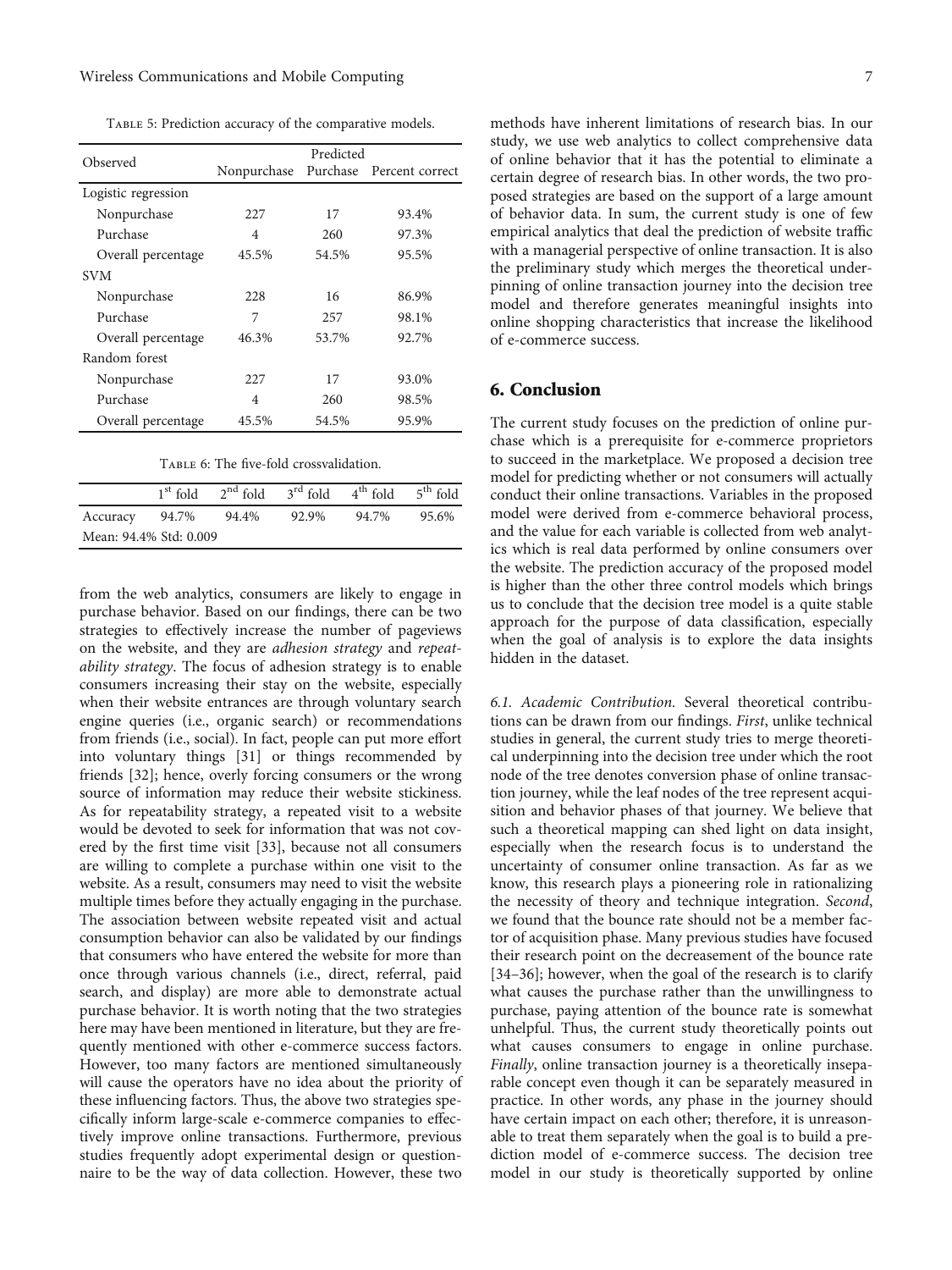<span id="page-7-0"></span>transaction journey which has the potential to present the overall shopping behavior found on the website.

6.2. Managerial Implications. The current study proposes a prediction model that addresses the situations in which consumers would like to conduct online transactions. It is confirmed that the number of pageviews is a prerequisite to the success of e-commerce website. Proprietors can therefore clarify some ways that have the potential to promote consumer involvement of the website. For example, proprietors can invite their consumers to visit the website for more than once in order to exchange pageviews with them. Proprietors can also use channel identification to understand in what channels are able to guide valid traffic with both the longest stay and the highest pageviews on the website. All these strategic planning are relevant to online transaction which can be derived from the proposed prediction model. In other words, when there is any variance of independent variable found in the tree, proprietors can therefore predict its possible impact on consumer online transaction.

6.3. Limitations. Similar to most studies, the current study has several limitations without exception. First, our study applies the decision tree model to predict website traffic; however, there can be other classification methods that may produce different research findings. Future studies are recommended to used different classification algorithms and revalidate our research findings. Second, the research data in our study is limited to a specific date interval. It is suggested that future studies can try to expand the date range of the research data in order to get a complete picture of website traffic. Finally, the prediction model of our training data is based on the large-scale e-commerce website; thus, it may not be applicable to small- and medium-sized websites with insufficient traffic. Therefore, we suggest that future studies can apply our prediction model to similar scale e-commerce websites for the purpose of research revalidation.

#### Data Availability

The web traffic data used to support the findings of this study were supplied by researched websites, under license and so cannot be made freely available. Requests for access to these data should be made to Han-Ping Tsen (hanping311111@gmail.com).

#### Conflicts of Interest

This paper does not contain any conflict of interest.

#### **References**

- [1] eMarketer, "Global Ecommerce 2020: E-commerce decelerate amid global retail contraction but remains a bright spot," 2020, 2020, [https://www.emarketer.com/content/global](https://www.emarketer.com/content/global-ecommerce-2020)[ecommerce-2020.](https://www.emarketer.com/content/global-ecommerce-2020)
- [2] W. T. Wang, Y. S. Wang, and E. R. Liu, "The stickiness intention of group-buying websites: the integration of the

commitment-trust theory and e-commerce success model," Information & Management, vol. 53, no. 5, pp. 625–642, 2016.

- [3] N. Kshetri, "Barriers to e-commerce and competitive business models in developing countries: a case study," Electronic Commerce Research and Applications, vol. 6, no. 4, pp. 443–452, 2007.
- [4] H. Liu, V. V. Krasnoproshin, and S. Zhang, "Alogarithms for evaluating and selecting e-commerce websites," Journal of Computational Optimization in Economics and Finance, vol. 4, no. 2-3, pp. 135–148, 2012.
- [5] W. W. Chin, "How to write up and report PLS analyses," in Handbook of partial least squares, pp. 655–690, Springer, Berlin, Heidelberg, 2010.
- [6] W. J. Tibben, "Theory building for ICT4D: systemizing case study research using theory triangulation," Information Technology for Development, vol. 21, no. 4, pp. 628–652, 2015.
- [7] A. Bodhani, "Getting a purchase on AR," Engineering & Technology, vol. 8, no. 4, pp. 46–49, 2013.
- [8] T. E. Barry and D. J. Howard, "A review and critique of the hierarchy of effects in advertising," International Journal of Advertising, vol. 9, no. 2, pp. 121–135, 1990.
- [9] D. J. Kim, D. L. Ferrin, and H. R. Rao, "Trust and satisfaction, two stepping stones for successful e-commerce relationships: a longitudinal exploration," Information Systems Research, vol. 20, no. 2, pp. 237–257, 2009.
- [10] A. De Mauro, M. Greco, and M. Grimaldi, "A formal definition of big data based on its essential features," Library Review, vol. 65, no. 3, pp. 122–135, 2016.
- [11] V. Mayer-Schonberger and K. Cukier, Big Data: A Revolution That Will Transform how we Live, Work, and Think, Houghton Mifflin Harcourt, London, 2013.
- [12] D. Boyd and K. Crawford, "Critical questions for big DATA," Information, Communication & Society, vol. 15, no. 5, pp. 662– 679, 2012.
- [13] M. F. Uddin and N. Gupta, "Seven V's of big data understanding big data to extract value," in Proceedings of the 2014 zone 1 conference of the American Society for Engineering Education, pp. 1–5, Bridgeport, CT, USA, 2014.
- [14] A. Gandomi and M. Haider, "Beyond the hype: big data concepts, methods, and analytics," International Journal of Information Management, vol. 35, no. 2, pp. 137–144, 2015.
- [15] S. LaValle, E. Lesser, R. Shockley, M. S. Hopkins, and N. Kruschwitz, "Big data, analytics and the path from insights to value," MIT Sloan Management Review, vol. 52, no. 2, pp. 21–32, 2011.
- [16] F. Shirazi and M. Mohammadi, "A big data analytics model for customer churn prediction in the retiree segment," International Journal of Information Management, vol. 48, pp. 238– 253, 2019.
- [17] H. Chen, R. H. Chiang, and V. C. Storey, "Business intelligence and analytics: from big data to big impact," MIS Quarterly, vol. 36, no. 4, pp. 1165–1188, 2012.
- [18] J. P. Singh, S. Irani, N. P. Rana, Y. K. Dwivedi, S. Saumya, and P. Kumar Roy, "Predicting the "helpfulness" of online consumer reviews," Journal of Business Research, vol. 70, pp. 346–355, 2017.
- [19] D. Drossos, M. Zacharioudakis, and G. Dionysiou, "Online traffic sources and persuasion techniques: how to change consumer behavior," in Proceedings of the 2019 3rd International Conference on E-commerce, E-Business and E-Government, pp. 80–84, New York, NY, USA, 2019.